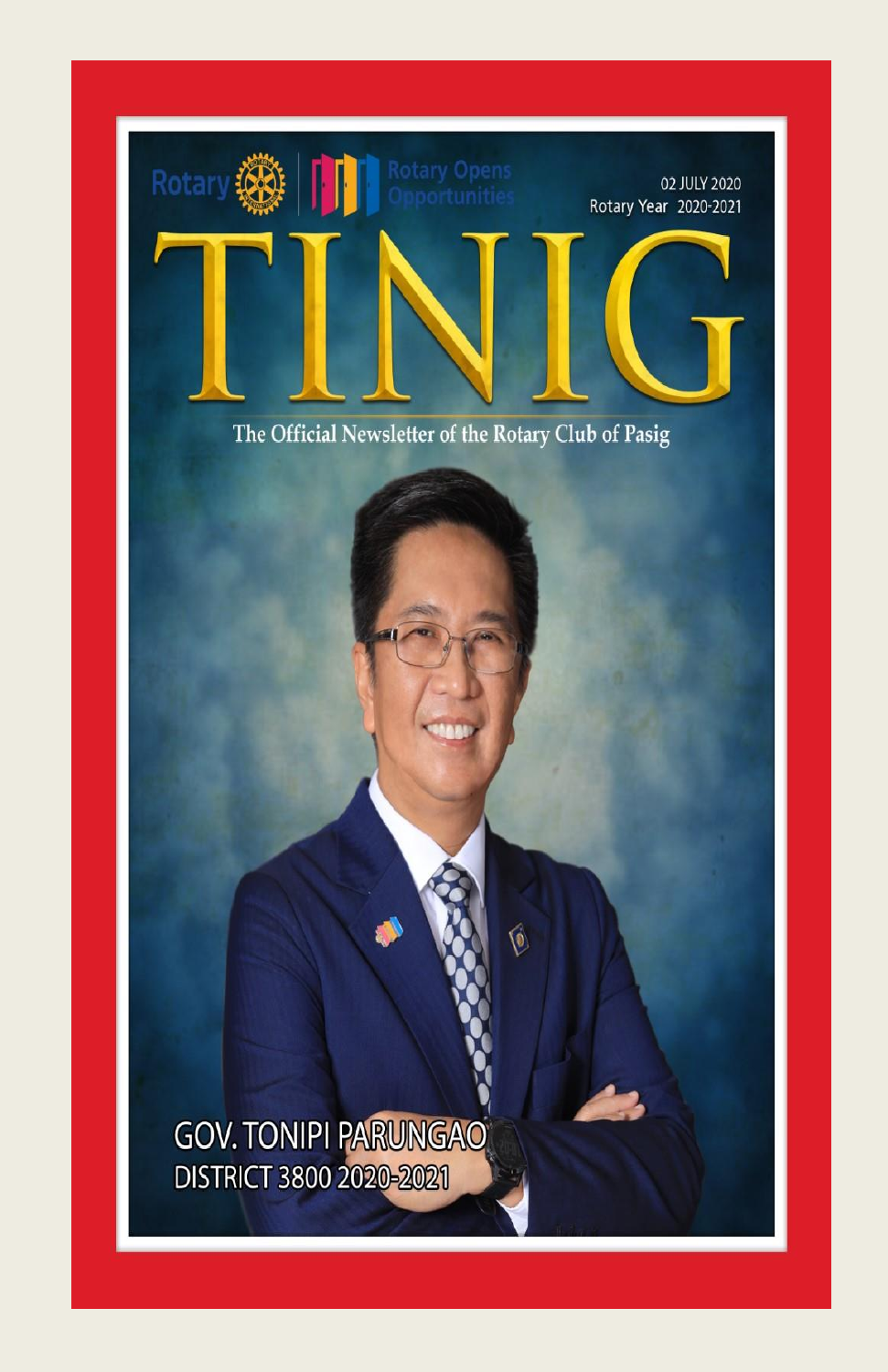



*Tinig Newsletter July 2, 2020* 

**Today's Programme** 

**1st Virtual Meeting via Zoom July 2, 2020 1:00 – 2:00 PM** 

**Introduction of Visiting Rotarians & Guests Dir.PP Ogie Lim** 

**Community Singing IPP Nick Guzman** 

**Wise or Otherwise** 

**President's Time Pres. RJ Ermita** 

**Introduction of Guest Speaker PP Jun Zafra** *PP* **Jun Zafra** 

**Call to Order Pres. RJ Ermita** 

**Invocation Invocation Treas. Rtn. James Porter** 

**FOUR-WAY TEST** Dir.Rtn. Garrick Ang

**Fining Moments** PP Conrad Cuesta

### *ANTHONY "Tonipi" N. PARUNGAO Governor District 3800 RY 2020 - 2021 GUEST SPEAKER*

**Open Forum** 

**Adjournment Pres. RJ Ermita** 

**PP John Javier Emcee** 

**National Anthem Video Recording**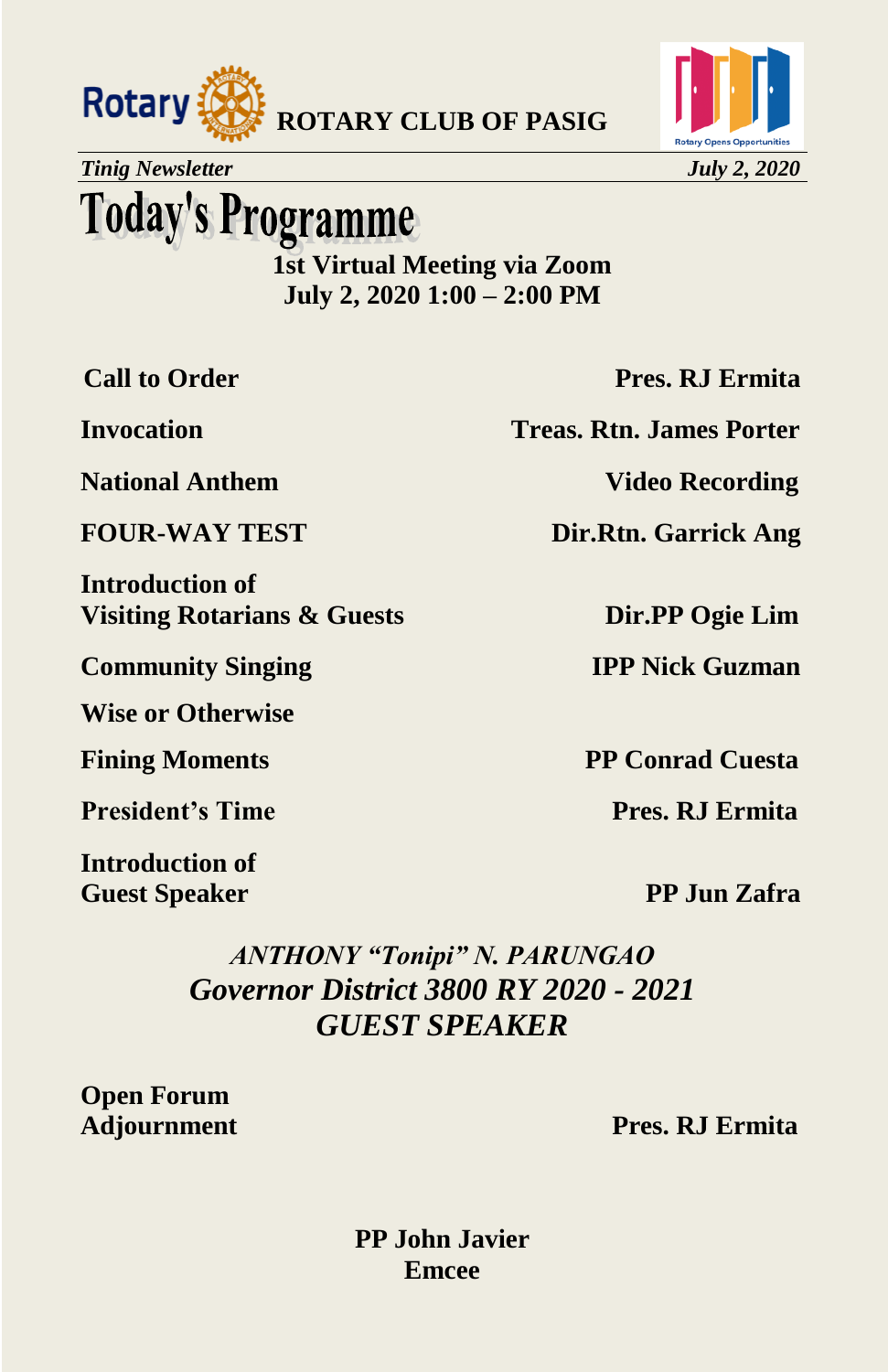



# Invocation



### **Dear Lord,**

Direct, we beseech you, O Lord, our actions by your holy inspirations, and carry them on by your gracious assistance, that every prayer and work of ours, may begin always with you, and through you come to completion. Through Christ our Lord.

Com the South And The Company of the Trans

**Amen.**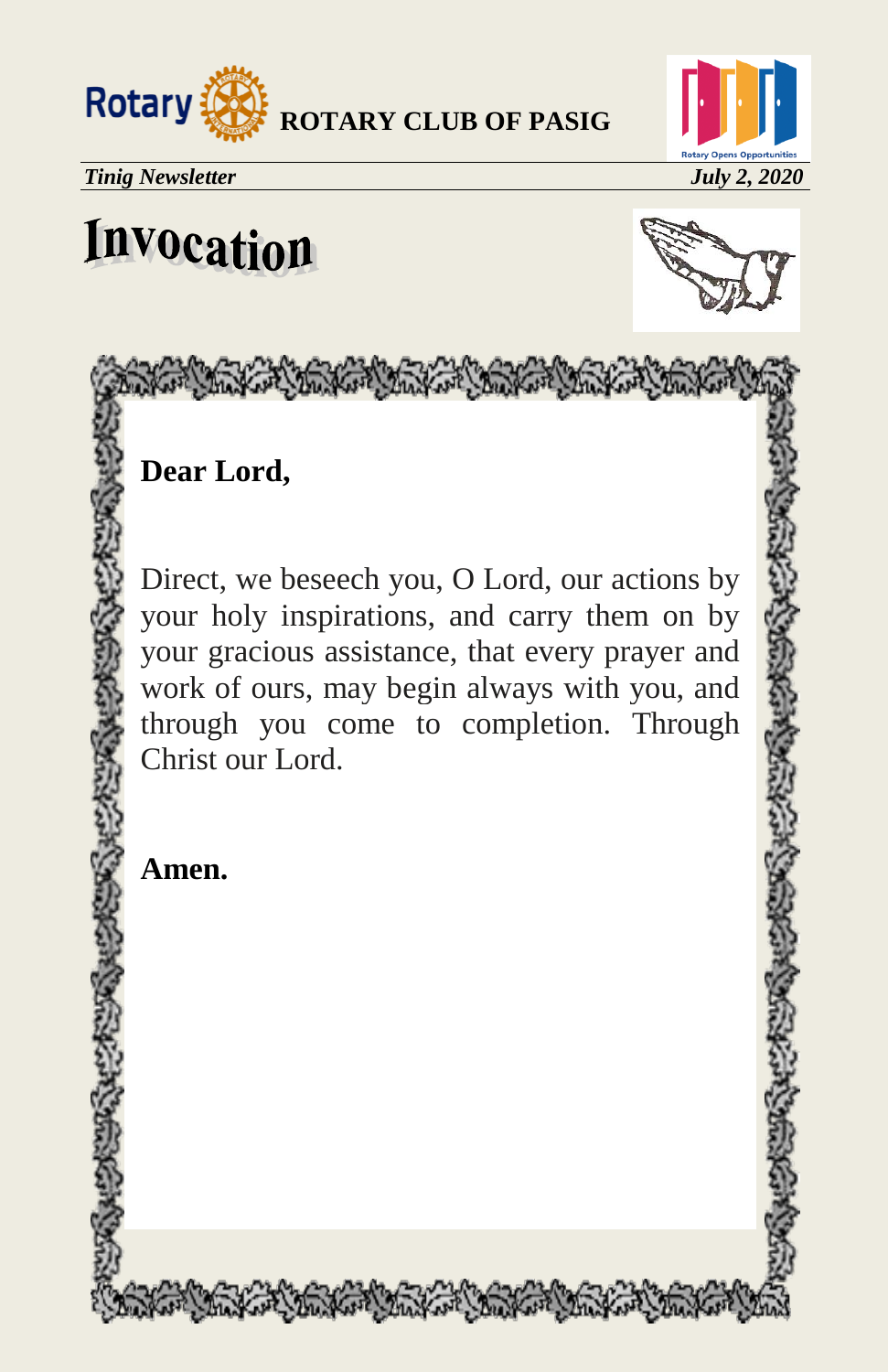





# APAT NA URIAN NG ROTARYO

ng mga bagay na ating iniisip, sinasabi o ginagawa:

- **1.** Iyon ba ang **KATOTOHANAN?**
- **2.** Iyon ba ay **MAKATARUNGAN** para sa lahat ng kinauukulan**?**
- **3.** Iyon ba ay lilikha ng **MABUTING KALOOBAN at LALONG MATAPAT NA PAKIKI-PAGKAIBIGAN?**
- **4.** Iyon ba ay magiging **KAPAKI-PAKINABANG** para sa lahat ng kinauukulan**?**

## Ang Layunin ng Rotaryo

Ang layunin ng Rotaryo ay **"***PASIGLAHIN AT IPUNLA ANG SIMULAIN NG PAGLILINGKOD BILANG BATAYAN NG ISANG GAWAIN KARAPAT-DAPAT* at lalo't higit pasiglahin at ipunla:

- 1. Ang pagpapaunlad ng pagsasama bilang pagkakataon sa paglilingkod.
- 2. Ang mataas na uri ng tuntunin sa pangangalakal at sa hanapbuhay, ang pagkilala sa kahalagahan ng gawain kapakipakinabang at ang pagbibigay dangal ng bawa't Rotaryo sa kanyang hanapbuhay bilang pagkakataon upang makapaglingkod sa lipunan.
- 3. Ang pagsasakatuparan sa simulain ng paglilingkod sa bawa't Rotaryo sa kanyang pansarili, pangkabuhayan at panglipunang pamumuhay.
- 4. Ang pag-unlad ng pagkakaunawaan, mabubuting kalooban at kapayapaan ng mga bansa sa pamamagitan ng isang pangdaigdig na kapatiran ng mga propesyonal na nabubuklod sa simulain ng paglilingkod.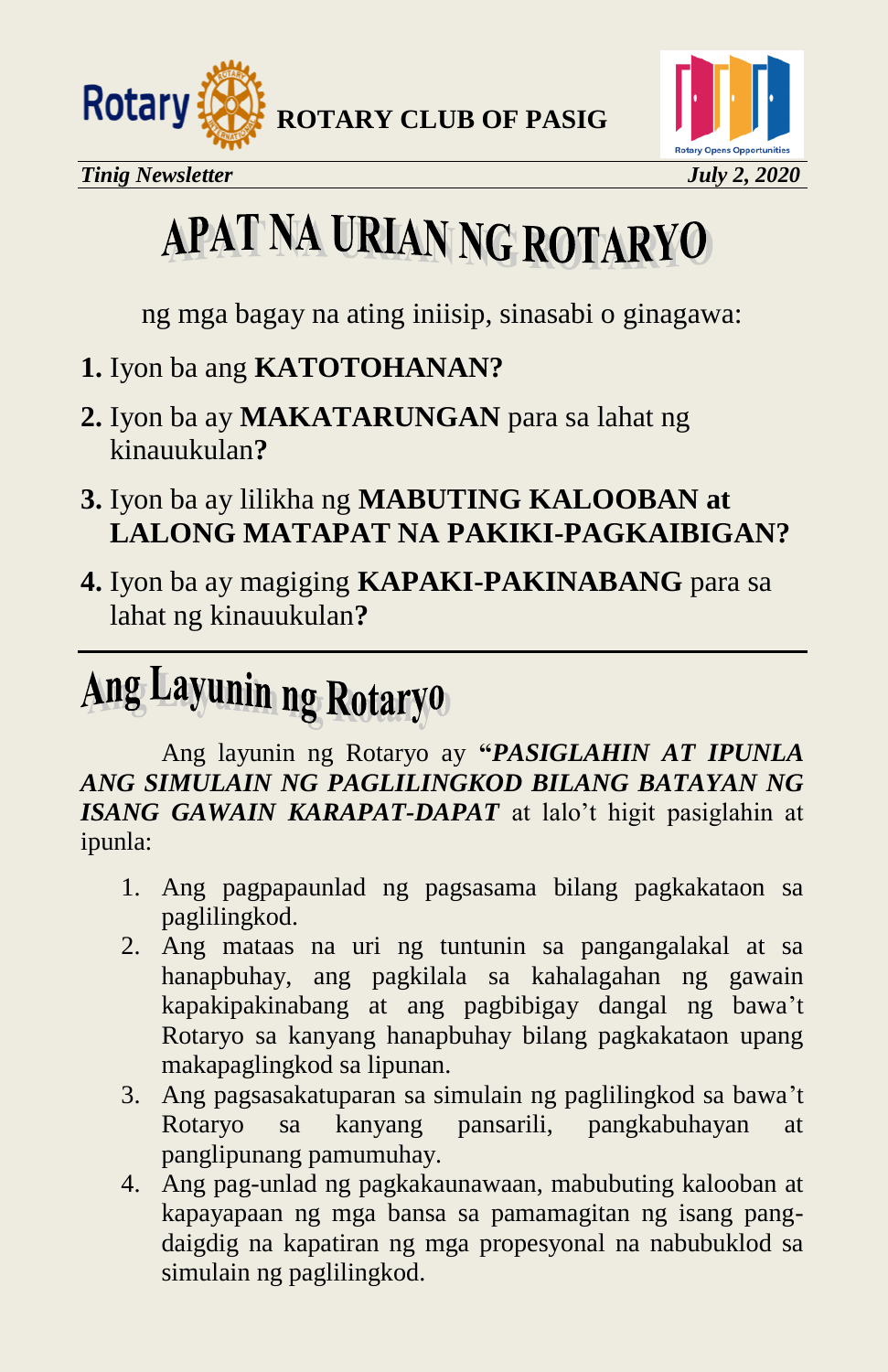



### **Song of the Day**



### **MY ROTARY DAY** *(Adapted from "Beautiful Sunday")*

Thursday morning, I'm up and about I think I'll take a walk in the park Hey, hey, hey, it's a wonderful day

I've got someone waiting for me When I see him I know that he'll say Hey, hey, hey, it's our Rotary day

Hi, hi, hi, wonderful Thursday This is my, my, my, Rotary day When you say, say, say, say that you'll meet me Oh, hey, hey, hey it's our Rotary day

> Birds are singing, you by my side Let's take a car and go for a ride Hey, hey, hey, it's our Rotary day We'll drive on and follow the sun Makin' Thursday go on and on Hey, hey, hey, it's our Rotary day

Hi, hi, hi, wonderful Thursday This is my, my, my, Rotary day When you say, say, say, say that you'll meet me Oh, hey, hey, hey it's our Rotary day

Hi, hi, hi, wonderful Thursday This is my, my, my, Rotary day When you say, say, say, say that you'll meet me Oh, hey, hey, hey it's our Rotary day

*(Lyric adaptation by PP Peter Javier)*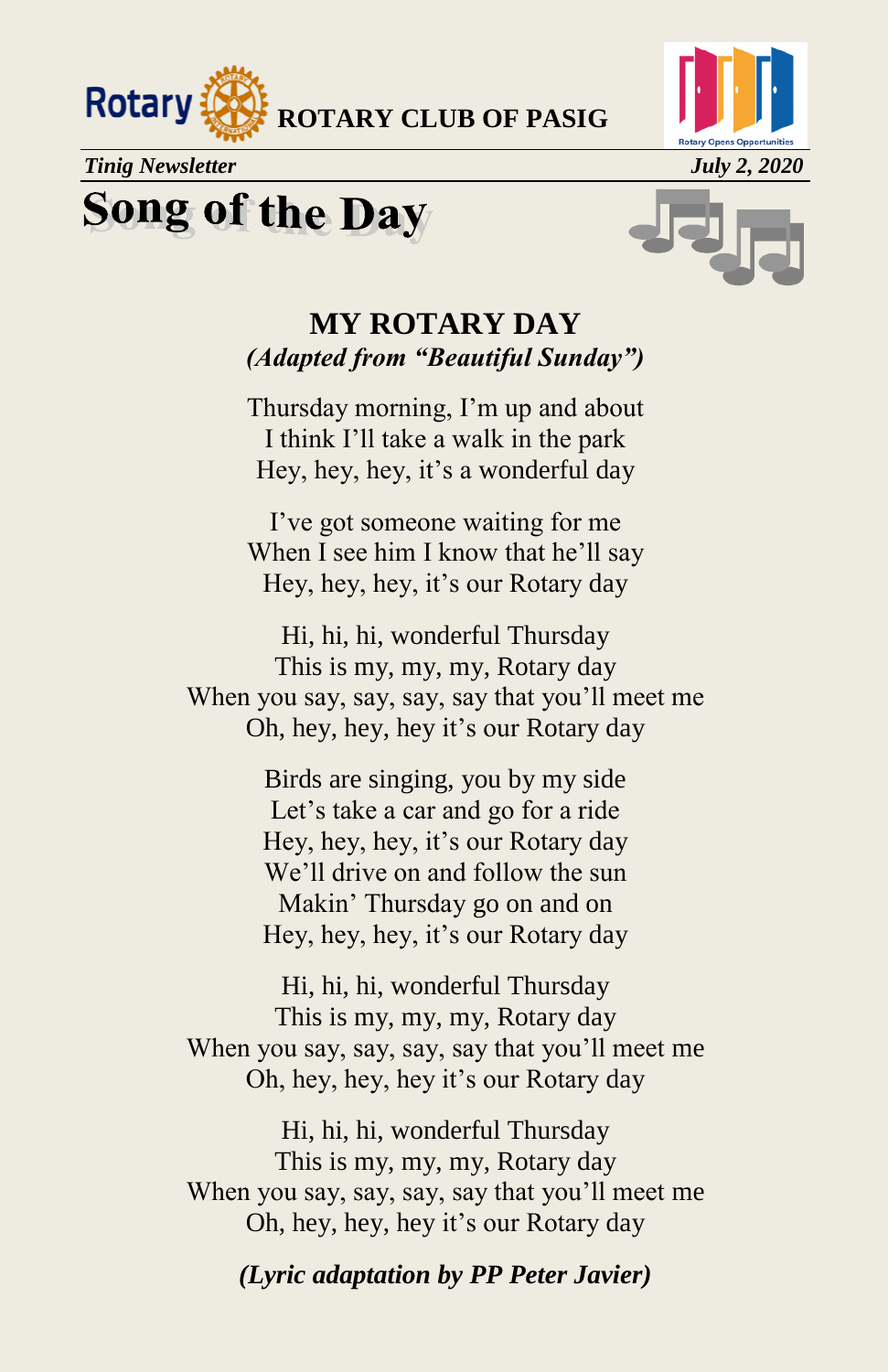



### **From the President**

**Pres. RJ Ermita**



Dear Gentlemen,

Happy New Rotary Year!

Allow me to start my inaugural Tinig message by congratulating Champion President Nick Guzman and his team for a successful year. It is especially noteworthy that IPP Nick was able to stir our club through the COVID 19 crisis by transitioning to virtual club meetings. This allowed our quarantined members to attend our interesting programs and touch-base with each other. Secondly, amidst the Covid crisis, he was able to dedicate the last 3 months of his term to rallying the members to feed the Rizal Medical Center front-liners for 105 consecutive days, serving 10,500 meals and raising more than seven hundred eighty thousand pesos. This feat is truly remarkable and has made its mark in the history of this club. Thank you to all fellow Rotarians especially to Flor de Pano, Adolf Aran and Bong Paloma for your dedication.

This crisis has brought out the best in the Pasig Rotarian, quick to act and committed to serve others.

As we start a new Rotary year, I am hoping for your continuous dedication and support, amidst this continuing crisis. There will be much to do to help our adopted communities cope with the effects of COVID 19.

Likewise, it is the  $50<sup>th</sup>$  anniversary of our club! We all agree COVID 19 will not stop us from celebrating this milestone.

There is no doubt that this will be a challenging and extraordinary year. But together, we can make it REMARKABLE!

Mabuhay and Rotary Club of Pasig!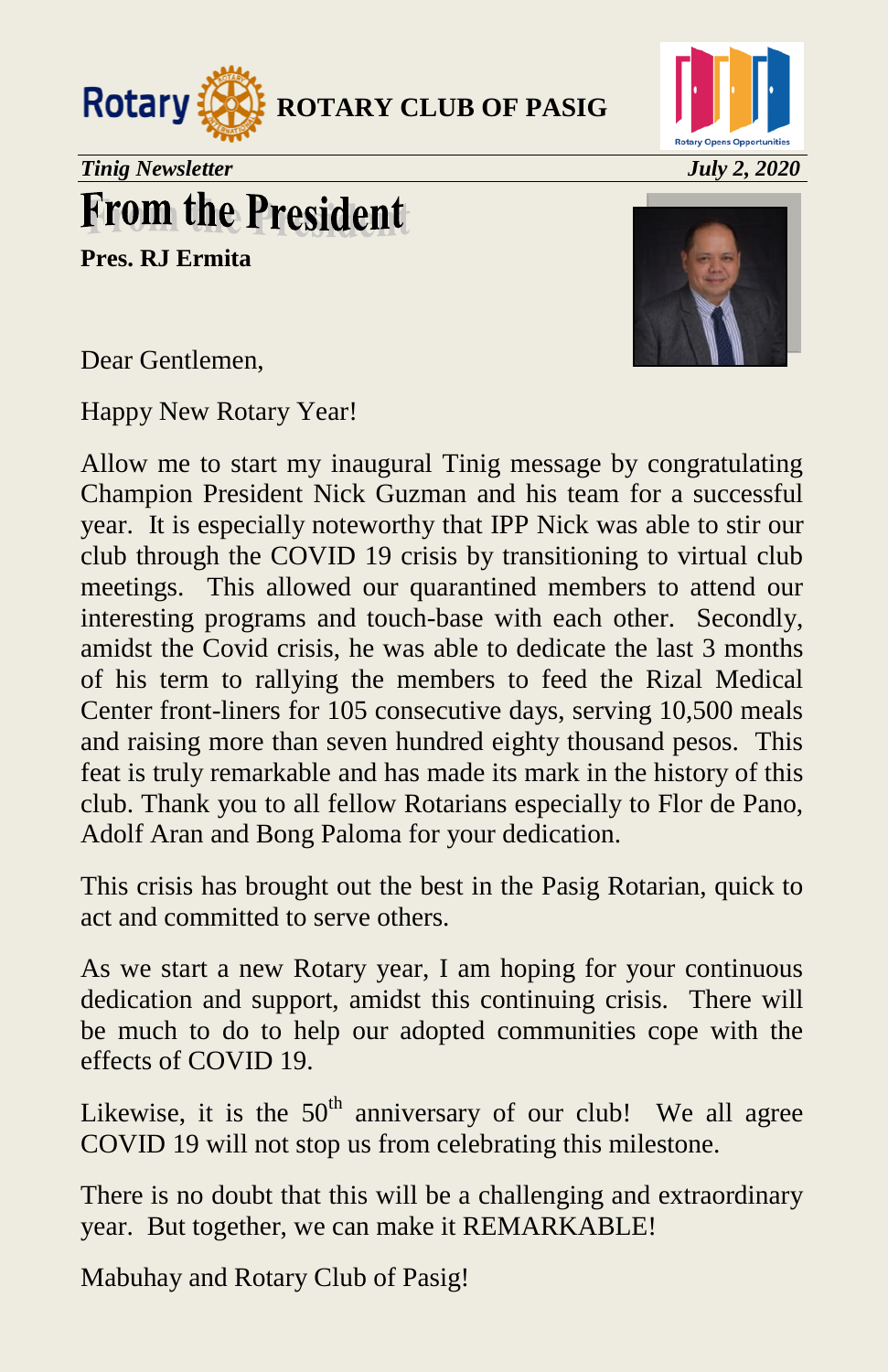



*Tinig Newsletter* July 2, 2020

## **Meet Our Guest Speaker**



**ANTHONY "TONIPI" N. PARUNGAO Governor District 3800 RY 2020 - 2021** 

District Governor (DG) Tonipi was admitted to Rotary 27 years ago in July 1993 at the age of 31 (classification: Business Law Practice), and was elected as President of his club, the Rotary Club of Marikina North, in 1997.

Formerly Undersecretary for Legal Affairs of the Department of Agrarian Reform, he was also its official spokesman, and likewise served as a member of the Board of Directors of the Land Bank of the Philippines. In addition, he was over-all in charge of the implementation of the Supreme Court's decision in the Hacienda Luisita case.

Tonipi, as he is fondly called by friends and colleagues, is a Partner of the Santos Parungao Aquino & Santos Law Offices, which he co-founded in 1994.

DG Tonipi finished his undergraduate degree in Business Administration in U.P. Diliman, where he subsequently earned his Bachelor of Laws degree. He was the Acting Chairman of the People's Law Enforcement Board (PLEB) in Marikina City, Grand Knight of the Knights of Columbus, member of the Board of Directors of the Philippine Cable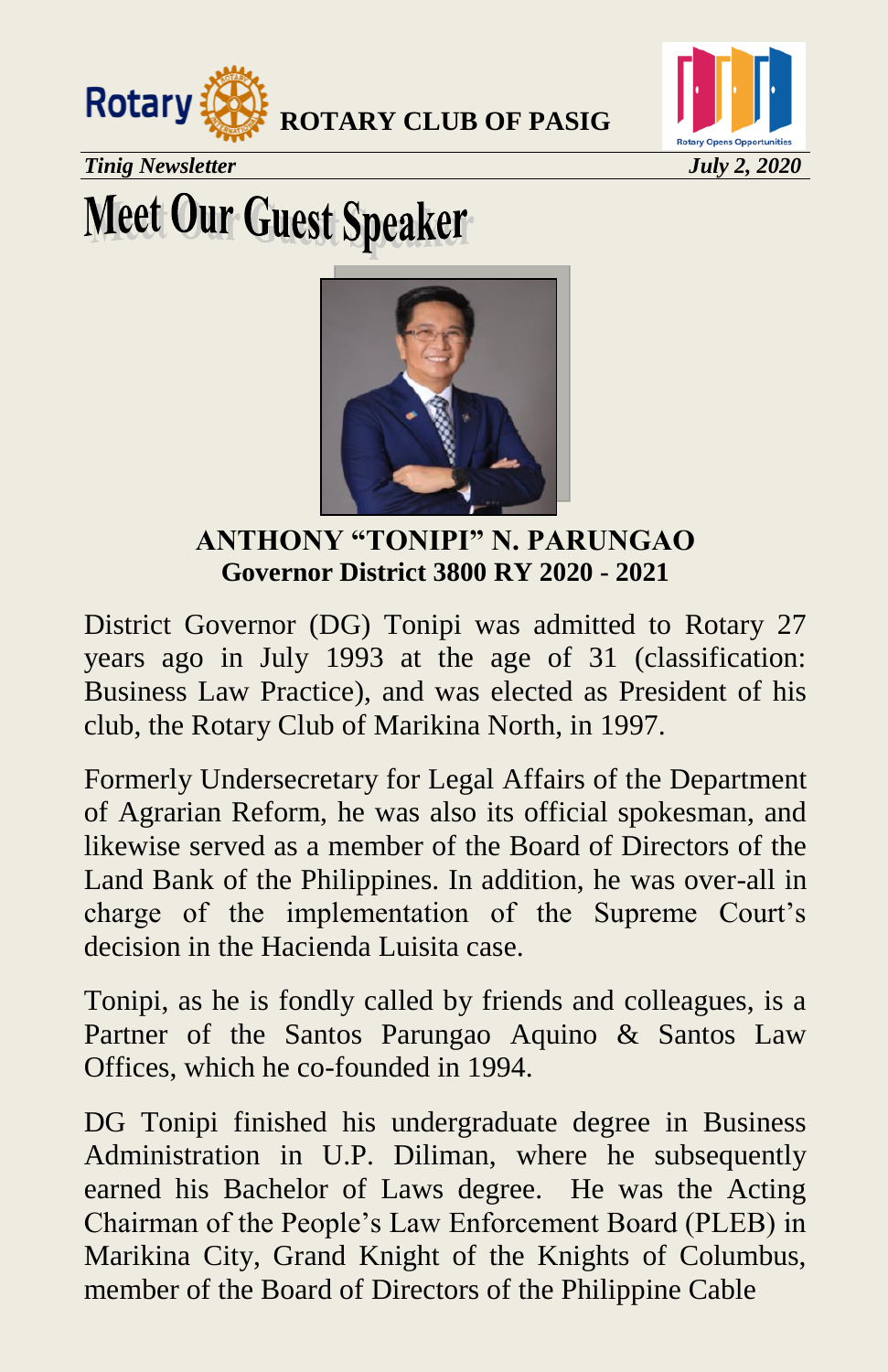



*Tinig Newsletter* July 2, 2020

## **Meet Our Guest Speaker**

*Continuation 1.*

Television Association (PCTA), and held various positions in several other socio-civic and professional organizations in the club, city, and district levels, including the Rizal Chapter of the Philippine Red Cross where he is currently a Director.

In Rotary, DG Tonipi is a Major Donor to The Rotary Foundation (TRF) and a member of the Paul Harris Society. He has consistently served the district in various important capacities, and has received various awards and recognition, from both the club and district, including the Hall of Fame award from his club in 2006.

He is married to Lana Bennett Braganza-Parungao, a top management executive. They have three daughters dubbed the Tres Marias: Atty. Paula, 30, who currently works at Kittleson & Carpo; Iya, 28, a Senior Art Director at MullenLowe Philippines; and Andi, 25, based in Singapore where she works as a marketing manager at Sephora.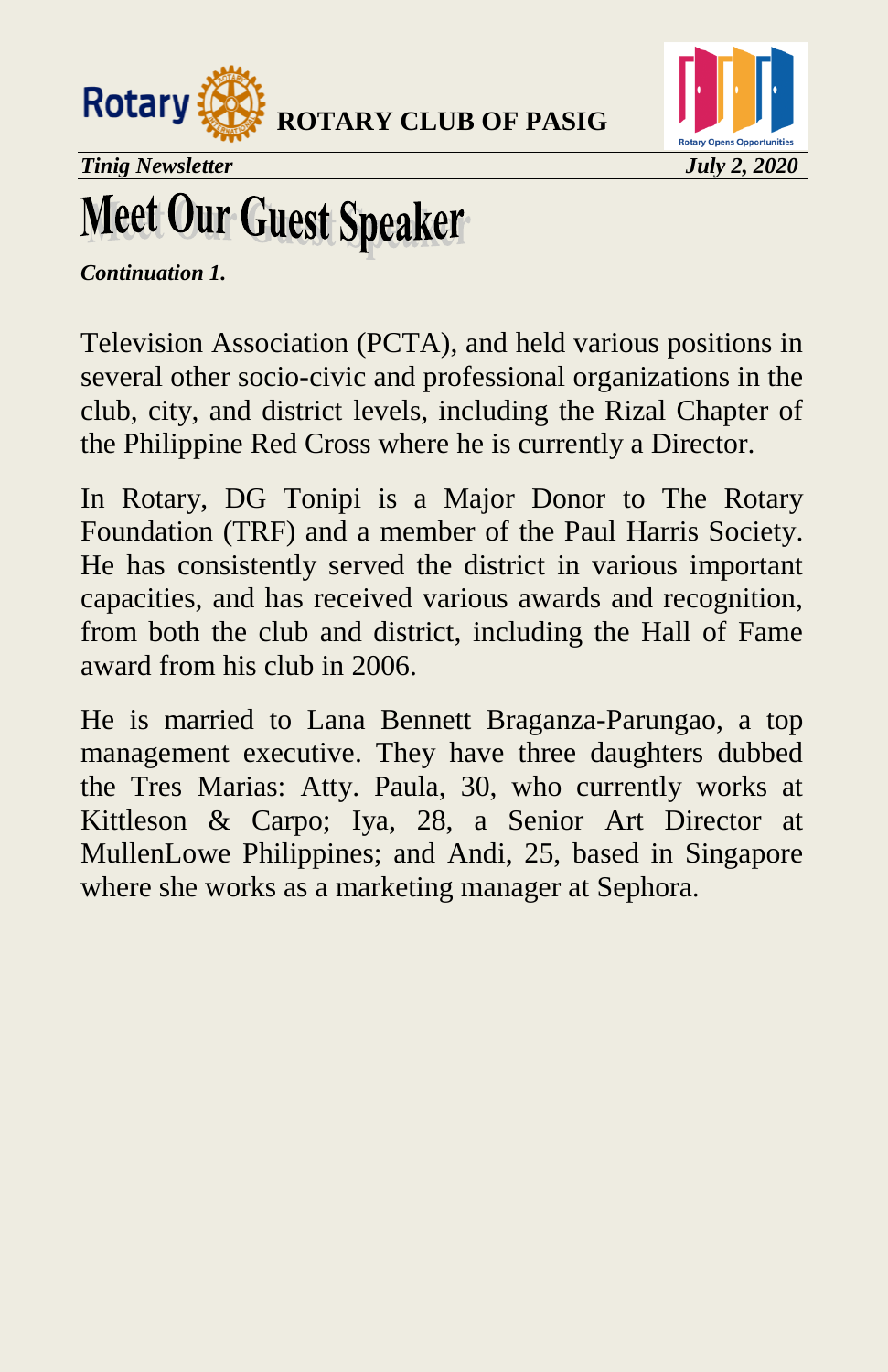



*Tinig Newsletter July 2, 2020* 

### **Walking the Avenues PP Jun C. Zafra**





**RI President's Message Month of July 2020**

Dear Rotarians, Rotaractors, and Friends,

This does not seem like a time for great optimism, but it has to be. Long before Rotary was founded, the world dealt with great crises that tested humankind's ability to progress and endure. In the age of Rotary, the world has faced many more catastrophes; however, we have survived, and every step of the way, Rotary has helped the world heal.

Every great challenge is an opportunity for renewal and growth. I revealed the theme of Rotary Opens Opportunities at the International Assembly in San Diego just as the COVID-19 crisis was beginning, but these are words that I have believed for many years.

Rotary is not just a club that you join; it is an invitation to endless opportunities. We believe in creating opportunities for others and for ourselves. We believe that our acts of service, large and small, generate opportunities for people who need our help, and that Rotary opens opportunities for us to live a richer, more meaningful life, with friends around the world, based on our core values.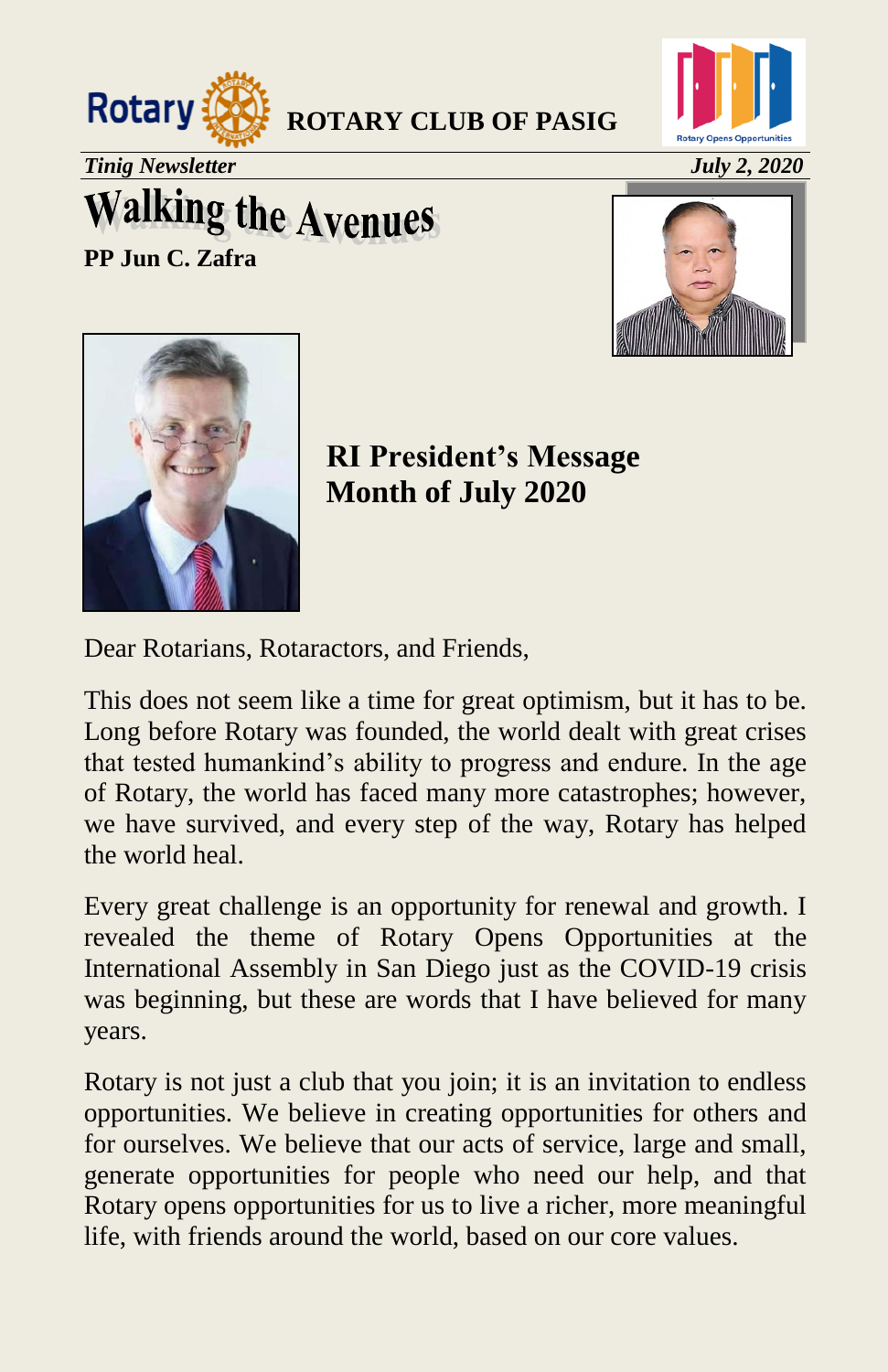



*Tinig Newsletter* July 2, 2020

# **Walking the Avenues**

#### *Continuation 1.*

Governments and institutions are gaining a greater appreciation for the types of public health partnerships that are critical to our work. People stuck at home, eager for greater connections and hungry to help their communities, are now embracing the values we have promoted since our beginning.

All of this is positive news, but just because there are greater opportunities than ever for Rotary to thrive does not guarantee that we will succeed. The world is changing rapidly — and was doing so even before this crisis. People were starting to move away from regular lunch meetings and toward online gatherings. Friendships were being cultivated and revived in social media relationships even before most of our meetings moved to Zoom and Skype. Younger generations have a strong desire to serve — but have questioned whether they could play a meaningful role in organizations like Rotary or whether they might make a bigger impact forming different types of connections. Now is the time to put everything on the table, test new approaches, and prepare Rotary for the future.

The COVID-19 crisis has forced all of us to adapt. This is good, and our new Action Plan specifically calls on us to improve our ability to adapt. But adaptation is not enough. We need to change, and change dramatically, if we are to face the challenges of this new age and provide the Rotary that the world so desperately needs.

This is our great challenge, not just in the next year but into the future. It is up to us to remake Rotary for these new times — to wholeheartedly embrace the ideas, energy, and commitment of young people eager to find an outlet for idealism. We must become an organization fully enmeshed in the digital age, not one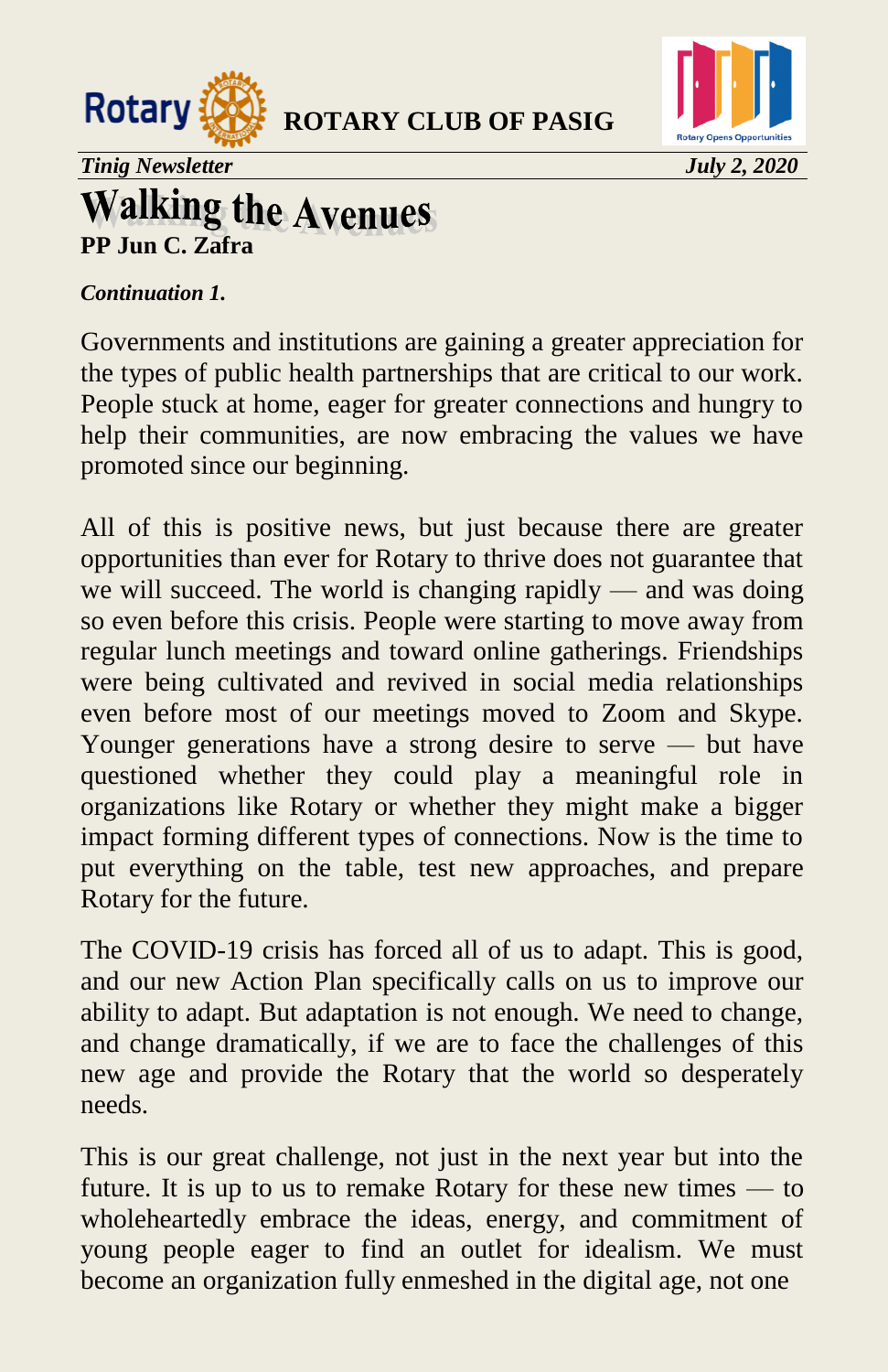



*Tinig Newsletter July 2, 2020* 

# **Walking the Avenues**<br>PP Jun C. Zafra

*Continuation 2.* 

that simply looks for online ways to keep doing what we have always done.

The world needs Rotary now more than ever. It is up to us to make sure that Rotary Opens Opportunities for generations to come.

**HOLGER KNAACK**  President, Rotary International RY 2020-2021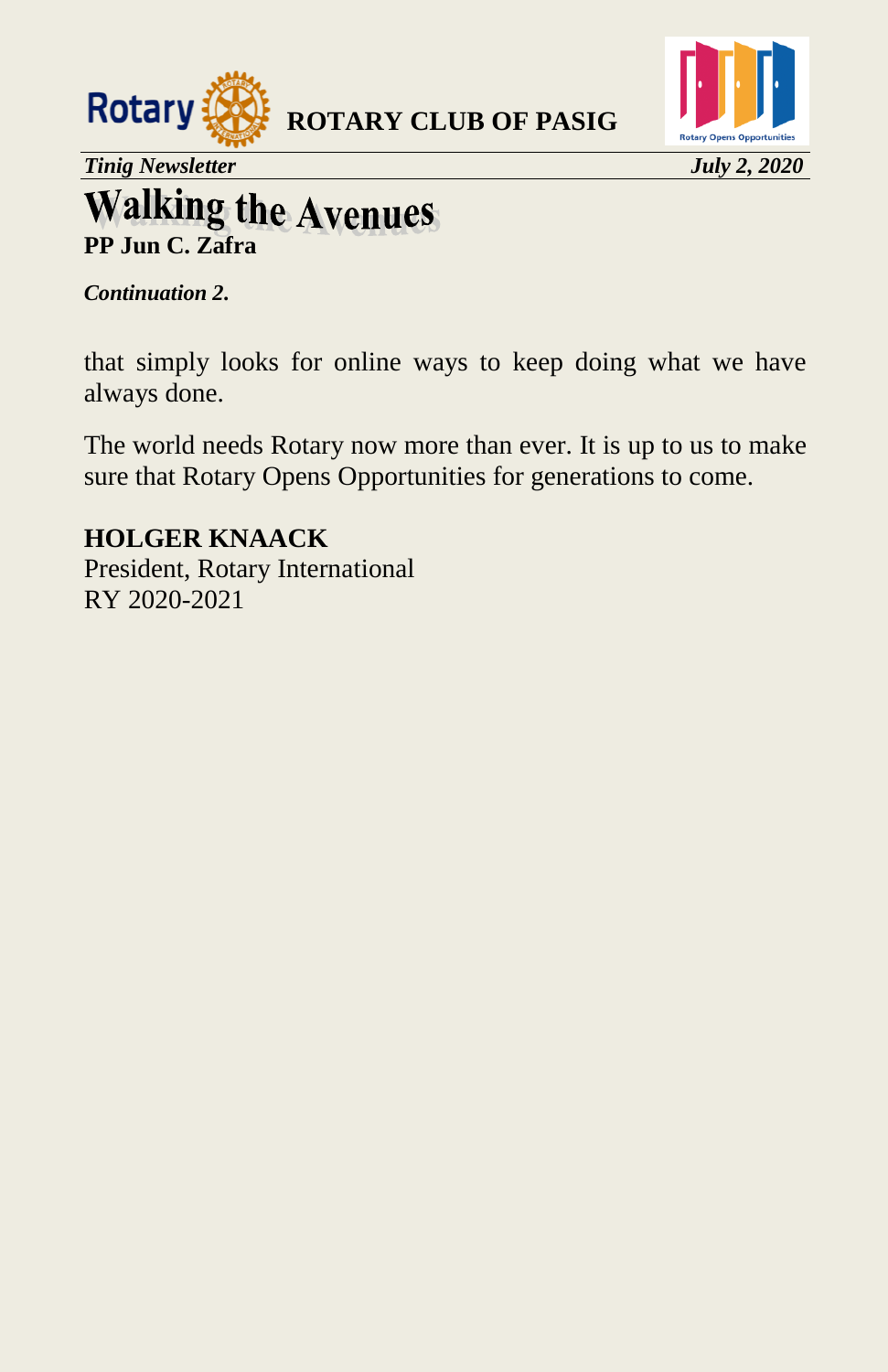



*Tinig Newsletter July 2, 2020* 

## **Tinig Tidbits**

**By: PP Peter M. Javier**

### **DID YOU KNOW…**

- 1. If you yelled for 8 years, 7 months and 6 days, you would have produced enough sound energy to heat one cup of coffee. (Hardly seems worth it!)
- 2. If you farted consistently for 6 years and 9 months, enough gas is produced to create the energy of an atomic bomb. (Now that's more like it!)
- 3. The human heart creates enough pressure when it pumps out to the body to squirt blood 30 feet. (Oh my God!)
- 4. A pig's orgasm lasts 30 minutes. (In my next life, I want to be a pig!)
- 5. A cockroach will live nine days without its head before it starves to death. (Creepy… but I'm still not over the pig!)
- 6. Banging your head against a wall uses 150 calories an hour. (Do not try this at home…maybe at work?)
- 7. The male praying mantis cannot copulate while its head is attached to its body. The female initiates sex by ripping the male's head off. ("Honey, I'm home. What the…?)
- 8. The flea can jump 350 times its body length. It's like a human jumping the length of a football field. (30 minutes…lucky pig…can you imagine?)
- 9. The catfish has over 27,000 taste buds. (What could be so tasty on the bottom of a pond?)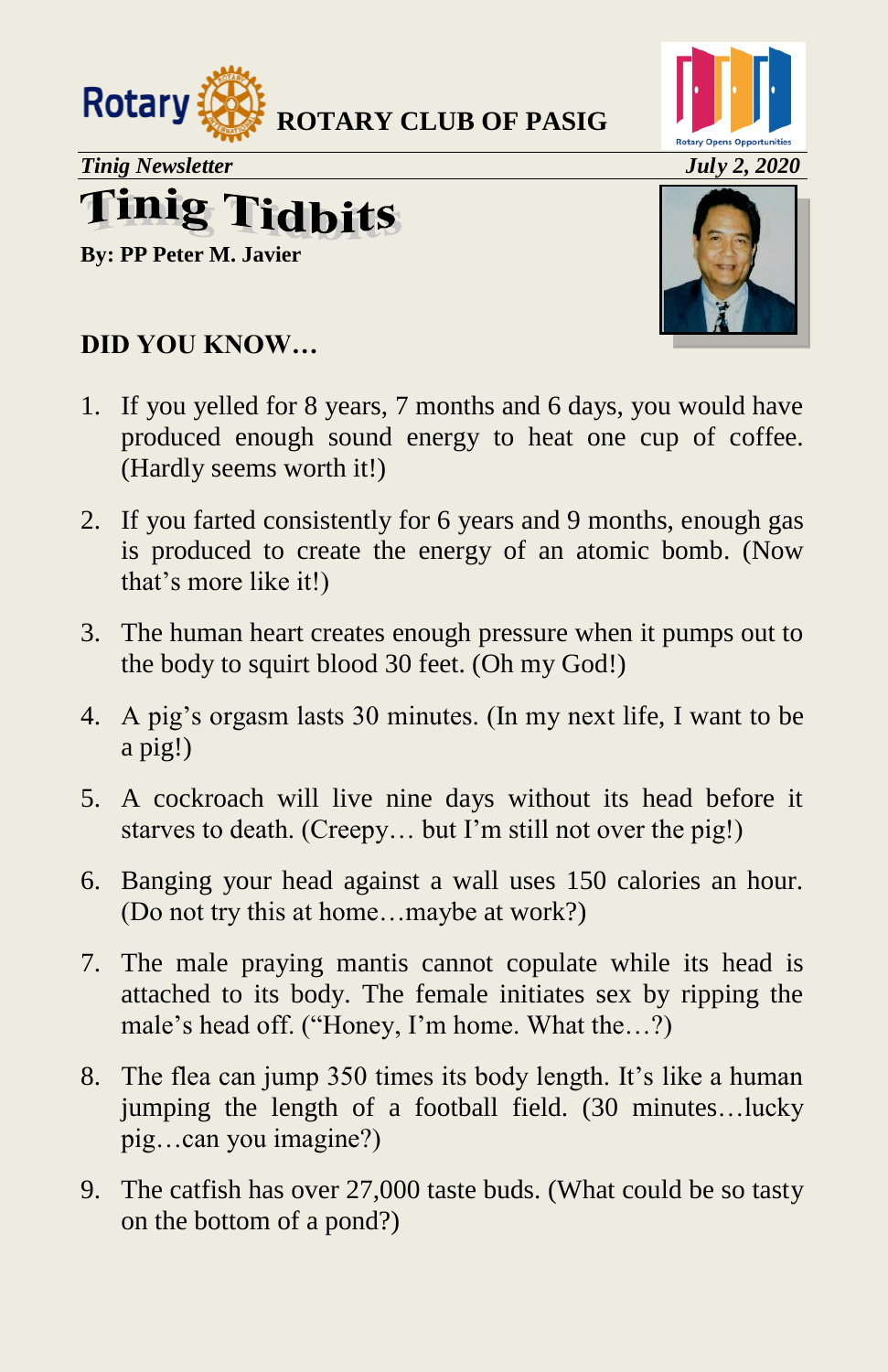



*Tinig Newsletter July 2, 2020* 

### **Tinig Tidbits**

#### **By: PP Peter M. Javier**

#### *Continuation 1.*

- 10. Some lions mate over 50 times a day. (I still want to be a pig in my next life…quality over quantity!)
- 11. Butterflies taste with their feet. (Something I always wanted to know!)
- 12. The strongest muscle in the body is the tongue. (Hmmmmmmm….)
- 13. Right-handed people live, on average, nine years longer than left-handed people. (If you're ambidextrous, do you split the difference?)
- 14. Elephants are the only animals that cannot jump. (OK, so that would be a good thing?)
- 15. A cat's urine glows under a black light. (I wonder who was paid to figure that out?)
- 16. An ostrich's eye is bigger than its brain. (I know some people like that!)
- 17. Starfish have no brains. (I know some people like that too!)
- 18. Polar bears are left-handed. (If they switch, they'll live a lot longer!)
- 19. Humans and dolphins are the only species that have sex for pleasure. (What about that pig?)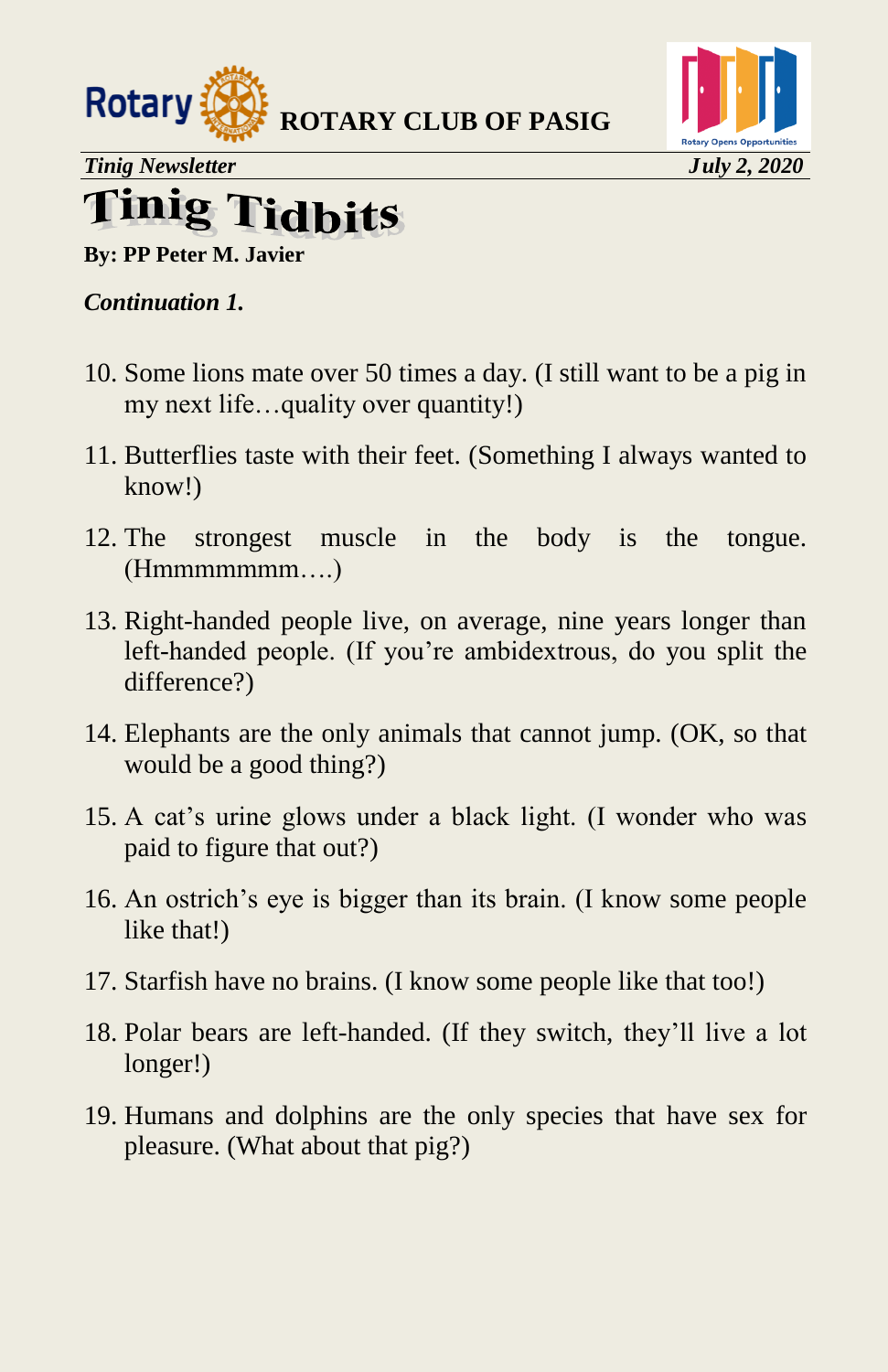



#### *PANGKAT MEMBERS FOR RY 2020 – 2021*

- **1. Pres. RJ Ermita - Leader 1. Rel Gomez - Leader**
- 2. Sonny Samson 2. Ed Evangelista
- 3. Ner Laino 3. Toti Buhain
- 
- 5. Rene Bocaya 5. RJ Ermita
- 
- 
- 
- 9. Arjan Ramnani 9. Alex Lacson
- 10. Marlo Guillano 10. Ping Tan
- 11. Manfred Guangko 11. Pal Bolivar
- 

#### **1. John Javier - Leader 1. Jun Zafra - Leader**

- 2. Kell Ortega 2. Hermie Orbe
- 3. Peping Mabanta 3. Ray Armas
- 
- 5. Nick de Guzman 5. Dennis Albano
- 
- 7. Sonny Rivera 7. Arnel Estaniel
- 8. Ben Baniel 8. Jecko Santos
- 9. Raffy Garcia III 9. Vic Lim
- 10. Ramy Garcia IV 10. Nick Guzman
- 
- 12. Bong Paloma 12. Adolfo Aran

- 
- 
- 3. Wowie Benitez 3. Ike Ona
- 
- 
- 
- 7. Nesty Carolina 7. Edison Go
- 8. Esto Lichauco 8. Flor de Pano
- 
- 
- 

#### *PANGKAT NO. 1 PANGKAT NO. 4*

- 
- 
- 
- 4. Jing Jose 4. Bert Albano
	-
- 6. Tony Diaz 6. Vic Aquino
- 7. Lito Ayson 7. . James Porter
- 8. Philip Yoon 8. Chito Bernardo
	-
	-
	-
- 12. Leo Barbo 12. Raj Cordova

#### *PANGKAT NO. 2 PANGKAT NO. 5*

- 
- 
- 
- 4. Ogie Lim 4. Bebert Lacuna
	-
- 6. Vico Sotto 6. Butch Tabligan
	-
	-
	-
	-
- 11. Nicky Ty 11 Tito Henson
	-

#### *PANGKAT NO. 3 PANGKAT NO. 6*

- **1. Ed Lucero - Leader 1. Bart Ronquillo - Leader**
- 2. Ferd Rivera 2. Totoy Bartolome
	-
- 4. Noel Go 4. Garrick Ang
- 5. Jason Ha 5. Benny de Guzman
- 6. Louie Orosa 6. Albert Mendiola
	-
	-
- 9. Rhett Ermita 9. Topax Colayco
- 10. Conrad Cuesta 10. Roman Romulo
- 11. Sammy Lazo 11. Chony Gimenez
	- 12. Jess Acantilado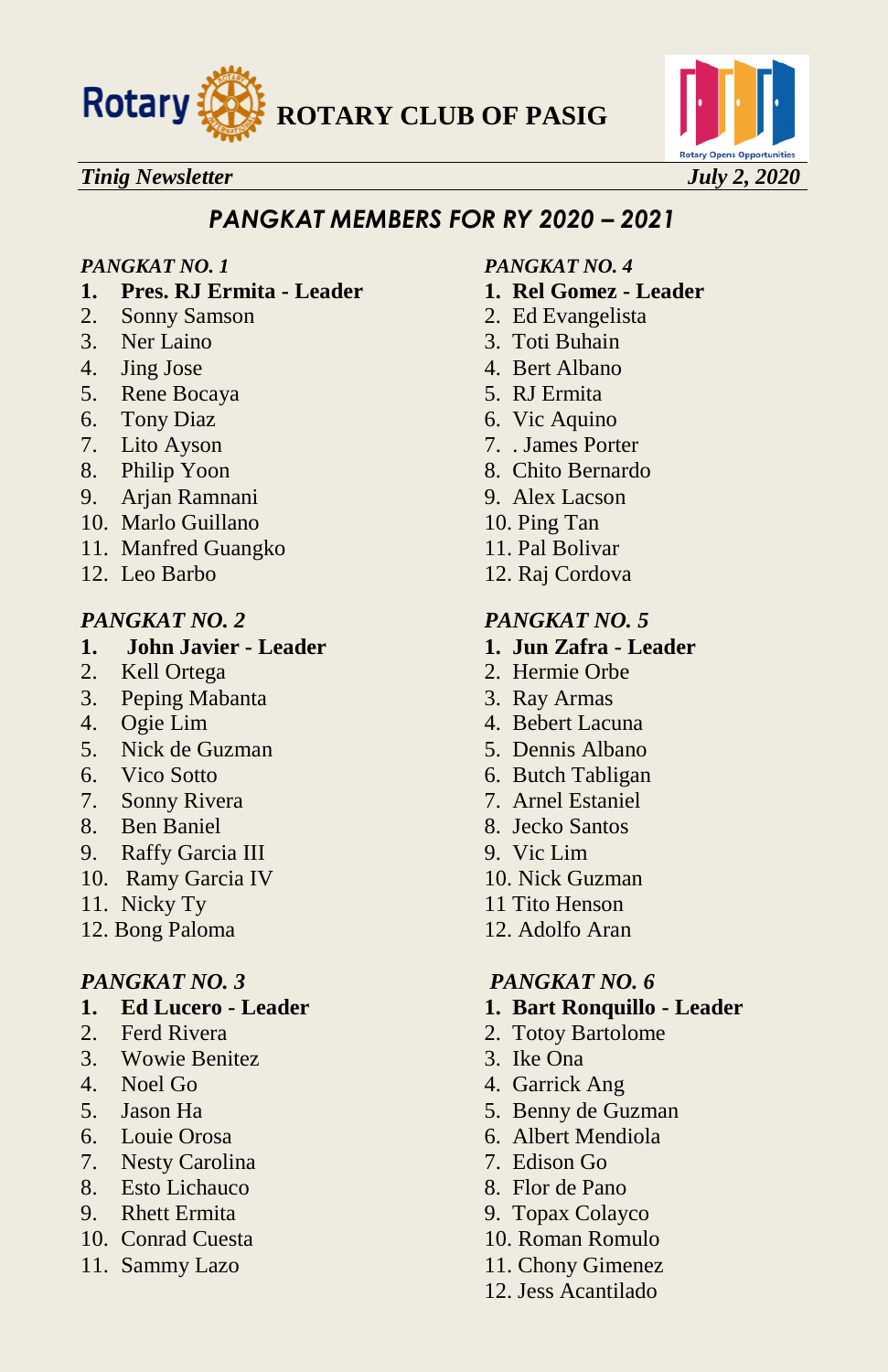





### **Officers and Directors**

#### **ROTARY CLUB OF PASIG (RY 2020-2021)**

**President** Renato Carlos "RJ" H. Ermita, Jr. **Vice President/PE** Roberto "Bart" C. Ronquillo **Club Secretary** PP Peter John "John" U. Javier **Treasurer** Rtn. James Philip Roland V. Porter

**DIRECTOR: Club Administration** PP Rogelio "Ogie" S. P. Lim

**Membership** PP Aurelio "Rel" L. Gomez **Public Relations** Rtn. Garrick "Garrick" L. Ang **Service Community** Rtn. Francisco "Sonny" D.C. Rivera **The Rotary Foundation** PP Marcelo "Jun" C. Zafra, Jr. **Youth Service** PP Roy Eduardo "Ed" T. Lucero **Ex-Officio IPP Nick "Nick" C. Guzman** 

**Advisers:**  HOF/PP Rhett Ermita Rtn. Ike Ona